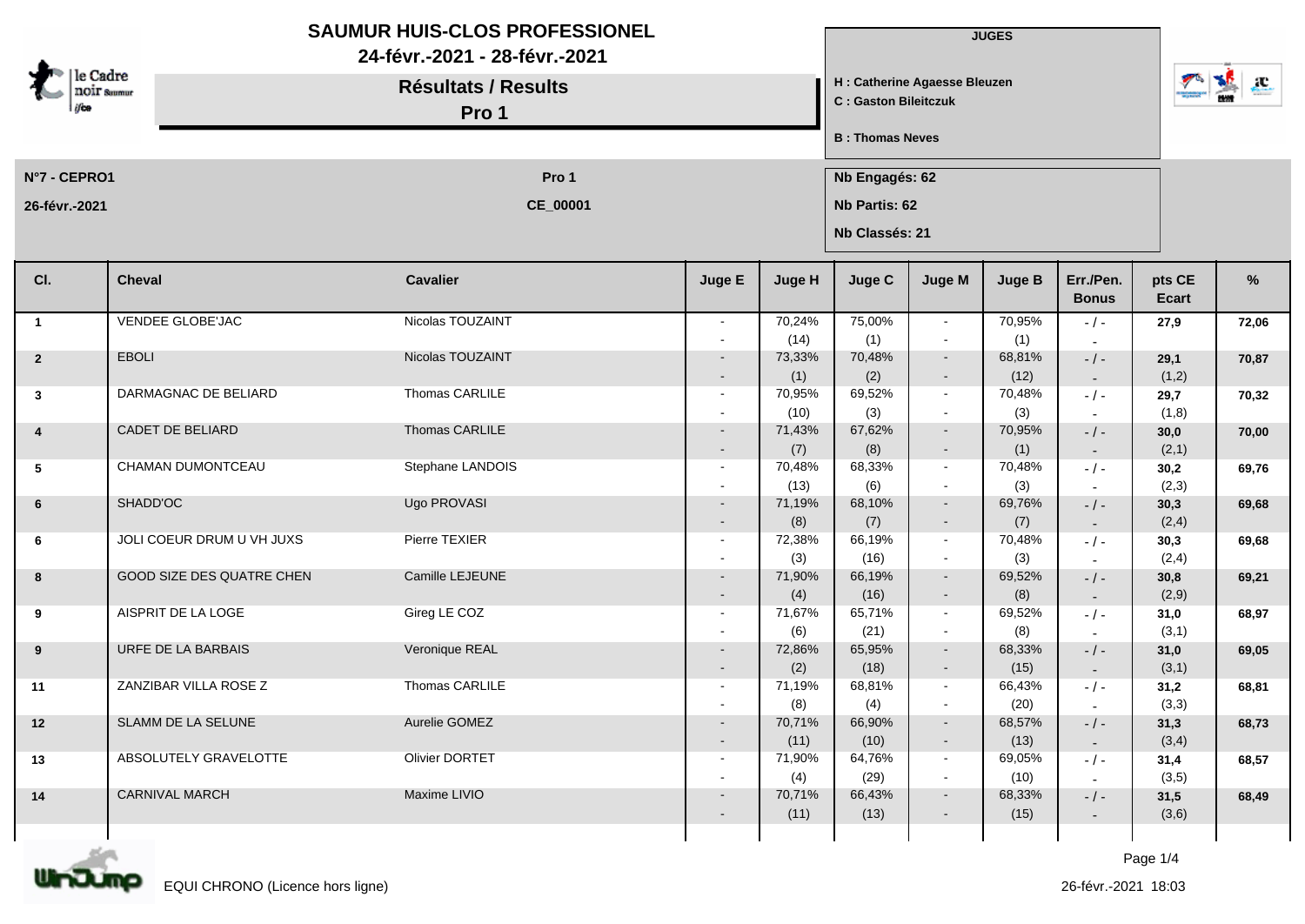**N°7 - CEPRO1 26-févr.-2021**

**CE\_00001**

## **Pro 1 Nb Engagés: 62**

**Nb Partis: 62**

**Nb Classés: 21**

| CI. | <b>Cheval</b>             | <b>Cavalier</b>     | Juge E                             | Juge H         | Juge C         | Juge M                   | <b>Juge B</b>  | Err./Pen.<br><b>Bonus</b>             | pts CE<br><b>Ecart</b> | %     |
|-----|---------------------------|---------------------|------------------------------------|----------------|----------------|--------------------------|----------------|---------------------------------------|------------------------|-------|
| 15  | <b>BASTIA DE L'EBAT</b>   | Luc CHATEAU         | $\sim$                             | 66,90%<br>(24) | 68,57%<br>(5)  | $\sim$<br>$\sim$         | 69,05%<br>(10) | $-/-$<br>$\overline{\phantom{a}}$     | 31,8<br>(3,9)          | 68,18 |
| 16  | <b>CEMMA DE FLORIANNE</b> | Alexis GOURY        | $\blacksquare$                     | 67,86%<br>(19) | 66,43%<br>(13) | $\sim$<br>$\blacksquare$ | 70,00%<br>(6)  | $-$ / $-$<br>$\sim$                   | 31,9<br>(4,0)          | 68,10 |
| 17  | <b>HAMPTON P</b>          | Christopher SIX     | $\sim$<br>$\overline{a}$           | 69,29%<br>(16) | 65,24%<br>(25) | $\sim$<br>$\sim$         | 68,57%<br>(13) | $-1 -$<br>$\overline{\phantom{a}}$    | 32,3<br>(4, 4)         | 67,70 |
| 18  | <b>APPY D'HULM</b>        | Eurydice SCHAULY    | $\sim$<br>$\sim$                   | 70,24%<br>(14) | 65,24%<br>(25) | $\sim$<br>$\sim$         | 65,48%<br>(28) | $-$ / $-$                             | 33,0<br>(5,1)          | 66,98 |
| 19  | UH LA UP DE CRAZY         | Stephane LANDOIS    | $\sim$                             | 68,10%         | 65,95%         | $\sim$                   | 65,95%         | $\sim$<br>$-$ / $-$                   | 33,3                   | 66,67 |
| 20  | <b>USTER DE CHANAY</b>    | Korntawat SAMRAN    | $\overline{\phantom{a}}$           | (18)<br>67,14% | (18)<br>65,24% | $\sim$<br>$\sim$         | (25)<br>67,14% | $\overline{\phantom{a}}$<br>$-$ / $-$ | (5,4)<br>33,5          | 66,51 |
| 20  | ALTESSE DE L'ORMEAU       | Arianna SCHIVO      | $\sim$<br>$\sim$                   | (22)<br>67,86% | (25)<br>65,48% | ۰<br>$\sim$              | (18)<br>66,19% | $\sim$<br>$-1-$                       | (5,6)<br>33,5          | 66,51 |
| 22  | <b>CAMINO MARVINI</b>     | Sebastien CAVAILLON | $\sim$<br>$\sim$                   | (19)<br>67,14% | (24)<br>66,67% | $\sim$<br>$\sim$         | (23)<br>65,48% | $-$ / $-$                             | (5,6)<br>33,6          | 66,43 |
| 23  | <b>WONT WAIT</b>          | Clara LOISEAU       | $\sim$<br>$\sim$                   | (22)<br>66,67% | (11)<br>67,14% | $\sim$<br>$\sim$         | (28)<br>65,24% | $\sim$<br>$-$ / $-$                   | (5,7)<br>33,7          | 66,35 |
| 23  | ATOUT COEUR THEOD         | Sylvain DAVESNE     | $\overline{\phantom{a}}$<br>$\sim$ | (25)<br>68,33% | (9)<br>66,67%  | $\sim$<br>$\sim$         | (32)<br>63,81% | $\overline{\phantom{a}}$<br>$-$ / $-$ | (5,8)<br>33,7          | 66,27 |
| 23  | <b>BEAUNE D'EPTE</b>      | Amaury CHOPLAIN     | $\overline{\phantom{a}}$<br>$\sim$ | (17)<br>66,67% | (11)<br>65,71% | $\blacksquare$<br>$\sim$ | (42)<br>66,43% | $\sim$<br>$-$ / $-$                   | (5,8)<br>33,7          | 66,27 |
| 23  | <b>UNUM DE'OR</b>         | Cedric LYARD        | $\overline{a}$<br>$\sim$           | (25)<br>65,48% | (21)<br>65,71% | $\sim$<br>$\sim$         | (20)<br>67,86% | $\sim$<br>$-$ / $-$                   | (5,8)<br>33,7          | 66,35 |
| 27  | TOL CHIK DU LEVANT        | Remi PILLOT         | $\sim$<br>$\sim$                   | (35)<br>65,95% | (21)<br>65,95% | $\sim$<br>$\sim$         | (17)<br>66,19% | $\sim$<br>$-$ / $-$                   | (5,8)<br>34,0          | 66,03 |
|     | QLERKENWELL               | Thibault CHAMPEL    | $\overline{\phantom{a}}$           | (29)           | (18)           | $\sim$<br>$\sim$         | (23)           | $\sim$                                | (6,1)                  |       |
| 28  |                           |                     |                                    | 66,67%<br>(25) | 62,86%<br>(40) | $\sim$                   | 66,43%<br>(20) | $-$ / $-$<br>$\sim$                   | 34,7<br>(6,8)          | 65,32 |
| 28  | <b>VINKA'S</b>            | Atsushi NEGISHI     | $\sim$<br>$\sim$                   | 65,48%<br>(35) | 66,43%<br>(13) | $\sim$<br>$\sim$         | 64,05%<br>(41) | $-1$ -                                | 34,7<br>(6, 8)         | 65,32 |
| 30  | ALOIS DE LA BRIDE*MILI    | Morgan PAYEMENT MCH | $\sim$<br>$\sim$                   | 65,71%<br>(30) | 63,10%<br>(36) | $\sim$<br>$\sim$         | 66,67%<br>(19) | $-$ / $-$<br>$\sim$                   | 34,8<br>(6, 9)         | 65,16 |
| 31  | <b>BACCARAT D'ARGONNE</b> | Morgane EURIAT      | $\sim$<br>$\overline{\phantom{a}}$ | 67,86%<br>(19) | 64,52%<br>(31) | $\sim$<br>$\sim$         | 62,86%<br>(50) | $-$ / $-$<br>$\sim$                   | 34,9<br>(7,0)          | 65,08 |
| 32  | VEGAS DE L'ELFE           | Atsushi NEGISHI     |                                    | 65,00%<br>(39) | 64,76%<br>(29) | $\sim$                   | 64,52%<br>(35) | $-$ / $-$<br>$\sim$                   | 35,2<br>(7,3)          | 64,76 |
|     |                           |                     |                                    |                |                |                          |                |                                       |                        |       |

Page 2/4

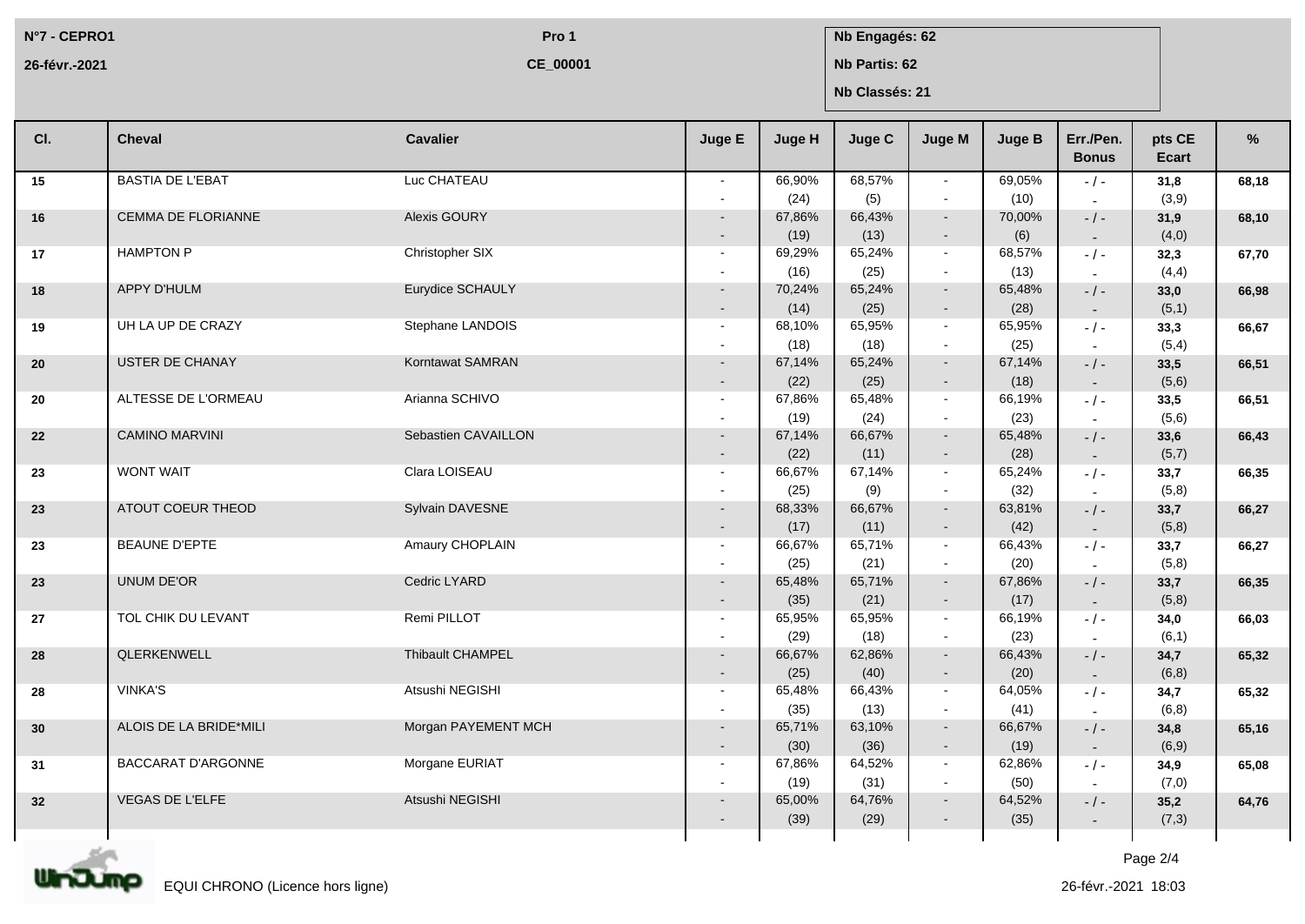**N°7 - CEPRO1 26-févr.-2021**

**CE\_00001**

## **Pro 1 Nb Engagés: 62**

**Nb Partis: 62**

**Nb Classés: 21**

| CI. | <b>Cheval</b>                 | <b>Cavalier</b>                 | Juge E           | Juge H         | <b>Juge C</b>  | <b>Juge M</b>    | <b>Juge B</b>  | Err./Pen.<br><b>Bonus</b> | pts CE<br>Ecart | %     |
|-----|-------------------------------|---------------------------------|------------------|----------------|----------------|------------------|----------------|---------------------------|-----------------|-------|
| 33  | AKTION DE BELHEME*CONCEPT PGO | Jean Lou BIGOT                  |                  | 64,76%<br>(40) | 63,10%<br>(36) | $\sim$<br>$\sim$ | 65,24%<br>(32) | $-$ / $-$                 | 35,6<br>(7,7)   | 64.36 |
| 34  | <b>BARON D'ETAT</b>           | Mathieu LEMOINE                 |                  | 65,24%         | 62,14%         | $\sim$           | 65,48%         | $-$ / $-$                 | 35,7            | 64,29 |
|     |                               |                                 | $\sim$           | (37)           | (46)           | $\sim$           | (28)           | $\sim$                    | (7,8)           |       |
| 35  | ARPEGE DE BLAIGNAC            | Gwendolen FER                   | $\sim$           | 63,10%<br>(47) | 63,33%<br>(34) | $\sim$<br>$\sim$ | 65,95%<br>(25) | $-1 -$                    | 35,9<br>(8,0)   | 64,13 |
| 35  | SWING DE PERDRIAT             | Sidney DUFRESNE                 | $\sim$           | 64,05%         | 64,05%         | $\sim$           | 64,29%         | $-/-$                     | 35,9            | 64,13 |
|     |                               |                                 | $\sim$           | (42)           | (33)           | $\sim$           | (36)           | $\sim$                    | (8,0)           |       |
| 37  | <b>COMTE LIGNIERE Z</b>       | Regis PRUD HON                  | $\sim$           | 65,71%         | 62,86%         | $\sim$           | 63,57%         | $-$ / $-$                 | 36,0            | 64,05 |
|     |                               |                                 |                  | (30)           | (40)           | $\sim$           | (45)           |                           | (8,1)           |       |
| 37  | <b>DICAMARIE DELPHINIERE</b>  | Thierry MEYSSONNIER             |                  | 65,24%         | 61,43%         | $\sim$           | 65,48%         | $-$ / $-$                 | 36,0            | 64,05 |
|     |                               |                                 | $\sim$           | (37)           | (49)           | $\blacksquare$   | (28)           | $\sim$                    | (8,1)           |       |
| 37  | ORUJO GD                      | Martin MOREAUX                  | $\sim$           | 66,19%         | 62,14%         | $\sim$           | 63,81%         | $-1$ -                    | 36,0            | 64,05 |
|     |                               |                                 |                  | (28)           | (46)           | $\sim$           | (42)           |                           | (8,1)           |       |
| 40  | <b>CLIMAINE DE CACAO</b>      | Benjamin MASSIE                 |                  | 63,57%         | 62,86%         | $\sim$           | 64,76%         | $-/-$                     | 36,3            | 63,73 |
|     |                               |                                 | $\sim$           | (44)           | (40)           | $\sim$           | (34)           | $\sim$                    | (8, 4)          |       |
| 40  | <b>BENNIX DE BORY</b>         | Regis PRUD HON                  | $\sim$           | 62,38%         | 63,10%         | $\sim$           | 65,71%         | $-$ / $-$                 | 36,3            | 63,73 |
|     |                               |                                 |                  | (50)           | (36)           | $\sim$           | (27)           |                           | (8,4)           |       |
| 40  | <b>ASTUCIEUX DE PRADE</b>     | Cyril GAVRILOVIC                |                  | 64,29%         | 62,62%         | $\sim$           | 64,29%         | $-$ / $-$                 | 36,3            | 63,73 |
|     | <b>ULTRAMAILLE</b>            | Clara LOISEAU                   | $\sim$<br>$\sim$ | (41)<br>62,86% | (43)<br>64,52% | $\sim$<br>$\sim$ | (36)<br>63,57% | $\sim$                    | (8,4)           |       |
| 43  |                               |                                 |                  | (49)           | (31)           | $\sim$           | (45)           | $-1$ -<br>$\sim$          | 36,4<br>(8, 5)  | 63,65 |
| 43  | DEXTER Z                      | Romain SANS                     | $\sim$           | 65,71%         | 62,38%         | $\sim$           | 62,62%         | $-$ / $-$                 | 36,4            | 63,57 |
|     |                               |                                 | $\sim$           | (30)           | (44)           | $\sim$           | (52)           | $\sim$                    | (8,5)           |       |
| 45  | PARIS BOSTON Z                | Sebastien CAVAILLON             | $\sim$           | 65,71%         | 60,00%         | $\sim$           | 64,29%         | $-/-$                     | 36,7            | 63,33 |
|     |                               |                                 |                  | (30)           | (56)           | $\blacksquare$   | (36)           | $\sim$                    | (8, 8)          |       |
| 46  | SAPHIR DU BISSON              | Marie Gaelle CHAURY SAINTEMARIE |                  | 65,71%         | 59,52%         | $\sim$           | 64,29%         | $-$ / $-$                 | 36,8            | 63,17 |
|     |                               |                                 | $\sim$           | (30)           | (58)           | $\sim$           | (36)           | $\sim$                    | (8,9)           |       |
| 47  | NOREWAY HARRY                 | Camille LEJEUNE                 | $\sim$           | 59,76%         | 65,00%         | $\sim$           | 64,29%         | $-1-$                     | 37,0            | 63,02 |
|     |                               |                                 |                  | (58)           | (28)           | $\sim$           | (36)           | $\sim$                    | (9,1)           |       |
| 48  | CESAR DE ROY                  | Fabrice SAINTEMARIE             | $\sim$           | 63,33%         | 62,14%         | $\sim$           | 63,10%         | $-$ / $-$                 | 37,1            | 62,86 |
|     |                               |                                 | $\sim$           | (45)           | (46)           | $\sim$           | (49)           | $\sim$                    | (9,2)           |       |
| 49  | SHERAZAD DE LOUVIERE          | Raphael COCHET                  | $\sim$           | 63,81%<br>(43) | 60,95%<br>(52) | $\sim$<br>$\sim$ | 63,57%         | $-/-$                     | 37,2            | 62,78 |
| 50  | UNE EAU VIVE DUBANIER         | Benjamin MASSIE                 | $\sim$           | 61,19%         | 62,38%         | $\sim$           | (45)<br>63,57% |                           | (9,3)<br>37,6   |       |
|     |                               |                                 | $\sim$           | (56)           | (44)           | $\sim$           | (45)           | $-$ / $-$<br>$\sim$       | (9,7)           | 62,38 |
|     |                               |                                 |                  |                |                |                  |                |                           |                 |       |

Page 3/4